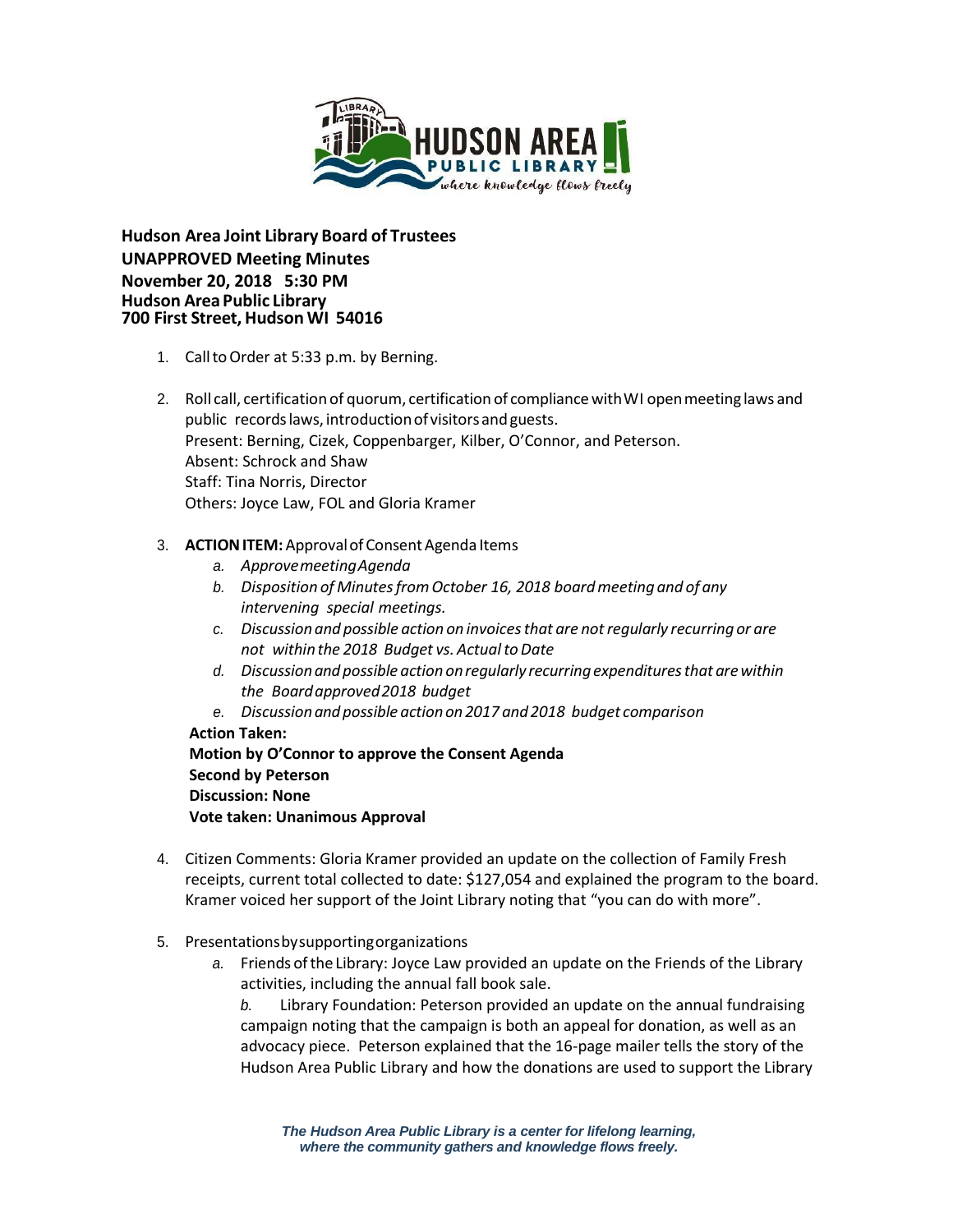and provide services to the community. Peterson provided an update on the Hogwarts after Hours fundraiser, which was a huge success, and raised about \$1,100 for the iLabs.

- 6. President's comments,reports,andrequestsforaction
	- a. Municipalities presentations update, discussion, and possible action. Berning reported on his speaking at the St. Croix County Board of Supervisors. Berning and O'Connor apprised the board of a movement to dismantle the Joint Library. Berning also provided a brief report on a discussion with Village of North Hudson Board President, Stan Wekkin.
- 7. Director's Report, Statistics, and requests for action
	- *a.* Presentation of monthly report and statistics—Norris provided the monthly statistics and an update of the St. Croix County Library Planning Committee and MORE Directors Council.
	- *b.* **ACTION REQUESTED:** Norris recommended the acceptance of 2-years of funding for 2 Wi-Fi Hotspots for the Hudson Area Public Library provided by St. Croix County. **ACTION TAKEN:** O'Connor motioned to accept funds for 2 Wi-Fi Hotspots for 2-years provided by St. Croix County Second by: Peterson Discussion: A discussion about the value of hotspots, for the residents, ensued. There was a discussion about whether to accept the funding or not; however, it was determined that funding should be accepted. VOTE TAKEN: Unanimous Approval 5 Ayes / 0 Nays
- 8. Monthly Board Training: Norris provided an overview of how library's work in Wisconsin, provided a brief overview of Chapter 43, Open Meeting Laws, Records Retention, and Confidentiality. Norris noted that Board Training will be a monthly agenda item and gave a brief outline for the coming year. Next month's training will cover the History of the Joint Library and the Joint Library Agreement.
- 9. Appointment of Personnel and Policy Committee: Berning appointed Coppenbarger, Cizek, and Chris Kilber to committee with Coppenbarger to serve as committee chair. Motion to Approve: O'Connor Second by: Peterson Discussion: None VOTE TAKEN: Unanimous Approval 5 Ayes / 0 Nays
- **10. ACTION ITEM:** Finance Committee recommendation to purchase two self-check machines from Envisionware with a 50% deposit to be paid in 2018 and remaining balance to be paid in 2019. With 2018 budget adjustment, as follows: move \$900 from line 249; \$1,600 from line 299; and, \$2,300 from line 298 (a total of \$4,800) to the Technology Line (396) for the Envisionware deposit of \$4,800. **Action Taken:** Motion by Coppenbarger; Second by O'Connor;

Discussion: None Vote Taken: Unanimous Approval 5 Ayes / 0 Nays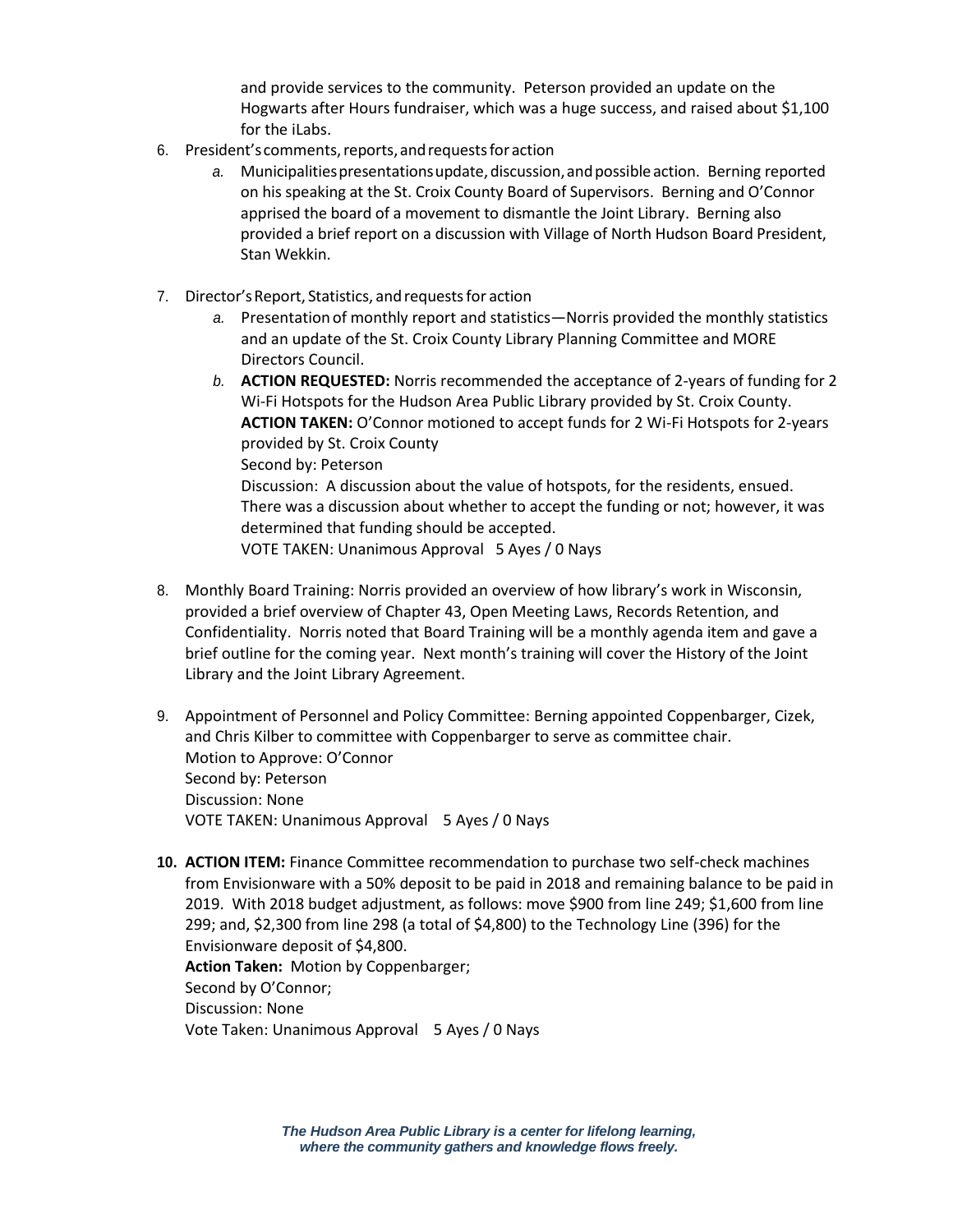**11. ACTION ITEM:** Finance Committee recommendation to accept the 2019 Hudson Area Library Foundation grants, as presented. **Action Taken:** Motion by O'Connor; Second by Kilber; Discussion: None

Vote Taken: Unanimous Approval 5 Ayes / 0 Nays

## **12. NOTICE of CLOSED SESSION**

*a.* Library Director Annual Evaluation / Review

The Library Board of the Hudson Area Joint Library will meet at approximately 5:30 p.m., or as soon thereafter as time permits, on Tuesday, October 16, 2018 in Room 219, Hudson Area Public Library, 700 1<sup>st</sup> Street, Hudson, Wisconsin, following the conclusion of consideration of the above portion of its regularly scheduled agenda, to vote on a motion to convene in closed session at said time and place for discussion / action relative to (1.) conduct the Library Director's annual evaluation.

A closed session for the above purposes is authorized pursuant to the provisions of Wis. Stats. §19.85(1)(f), which is allowed for considering financial, medical, social or personal histories or disciplinary data of specific persons, preliminary consideration of specific personnel problems or the investigation of charges against specific person except where par. (b) applies which, if discussed in public, would be likely to have a substantial adverse effect upon the reputation of any person referred to in such histories or data, or involved in such problems or investigations, and §19.85(1) (c), which allows governmental bodies to use closed sessions to interview candidates for positions of employment, to consider promotions of particular employees, to consider compensation of particular employees, and to conduct employee evaluations.

Upon conclusion of the closed session, the Library Board will convene in open session to consider its public agenda, including motion to recommend approval or rejection of abovelisted deliberations or any of the public agenda items that have not been acted upon.

Motion by Coppenbarger to enter closed session for the above stated purpose; second by Kilber. Roll call taken:

**Ayes:** Berning Cizek Coppenbarger O'Connor Peterson Unanimous, closed session convened at 7:05 p.m. At 7:45 p.m., O'Connor made a motion to end the closed session. Peterson second. Vote taken: Motion carried.

13. **ACTION ITEM**: Approval of Library Director Evaluation **Action Taken:** Motion by O'Connor; Second by Peterson; Discussion: None Vote Taken: Unanimous Approval 5 Ayes / 0 Nays

> *The Hudson Area Public Library is a center for lifelong learning, where the community gathers and knowledge flows freely.*